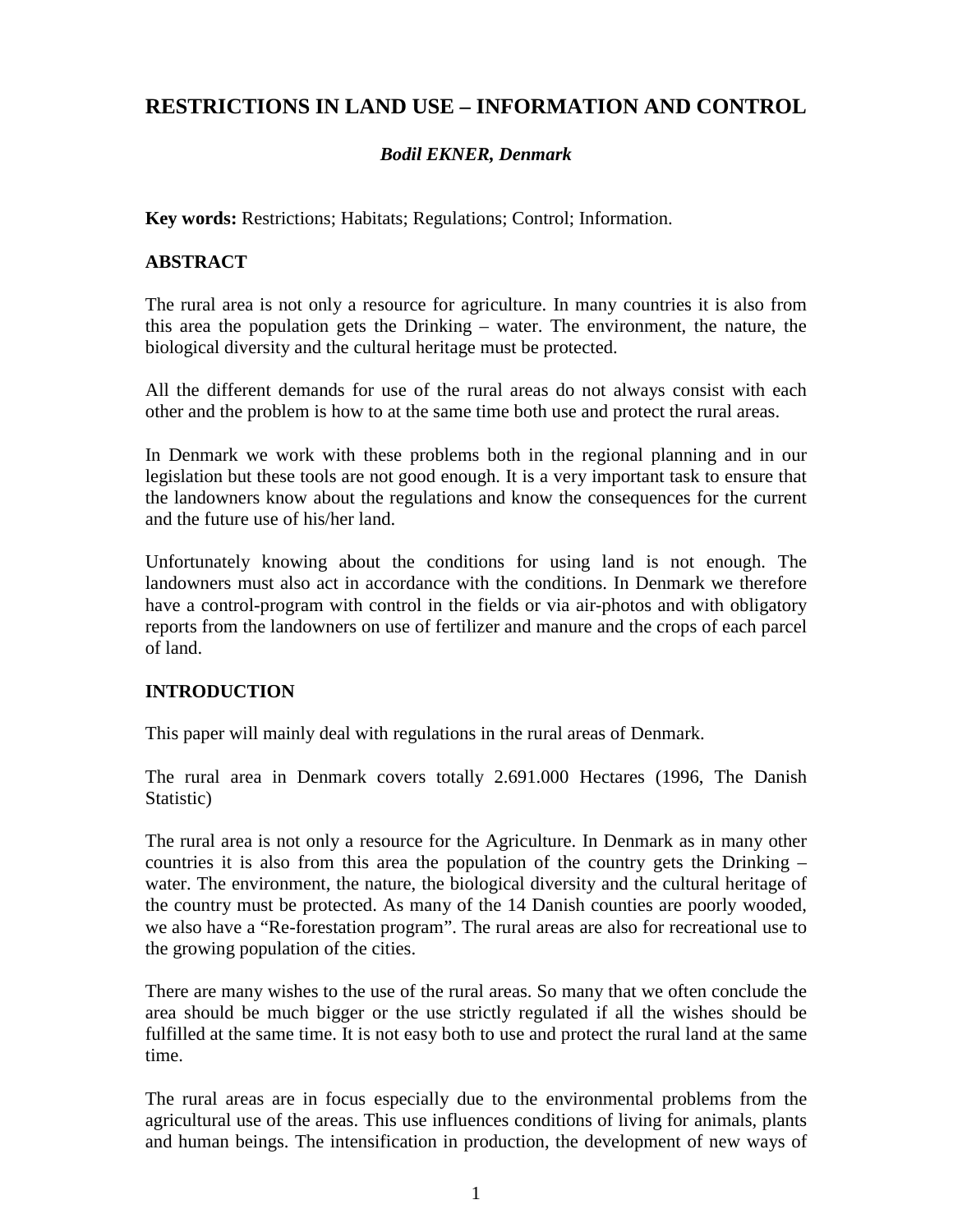production and the bigger and bigger farms (economies of size) have -especially the last 30-40 years- caused a homogeneous landscape, an extensive loss of natural and seminatural habitats and of many plant- and animal species. This development has also caused that we to day only have a few people living on each farm.



The development in number of farms in Denmark

#### **Number of farms (bedrifter), 1933-1998.**

References:

Ministeriet for Fødevarer, Landbrug og Fiskeri: "Landbrugets strukturudvikling", betænkning nr. 1351, 1998, og Danmarks Statistik: "Landbrugsstatistik".

Denmark is an intensively cultivated country of which today farmland covers 61.5 percent (56,4 percent is in agricultural rotation*)* forest and plantations 12 percent and natural and semi-natural habitats as lakes, meadows, heath and dunes 12 percent. Small habitats as hedges, dikes, field boundaries, edge of ditches and stone fences covers only 2.8 percent and semi-natural habitats only 5.5 percent of the farmland in Denmark. Although we to day have a lot of restrictions in land use we know that the future will bring us much more and also that bigger and bigger farms, and this will have an appreciable influence on our landscape and our agricultural production.

### **TO DAYS REGULATIONS OF THE USE OF THE RURAL AREAS**

In the report "Agriculture and Spatial Planning" the regulations of the rural area is described as three different types of regulations:

- 1. General Regulations laid down by Law (or EU Directives)
- 2. Regulations given in the Spatial Planning
- 3. Area Based Regulations laid down by Law or assigned for Special Protections

### **GENERAL REGULATIONS IN LAW**

General regulations are such regulations as e.g. include all farms, or all constructions (maybe only in a city or in the rural area) or all woods.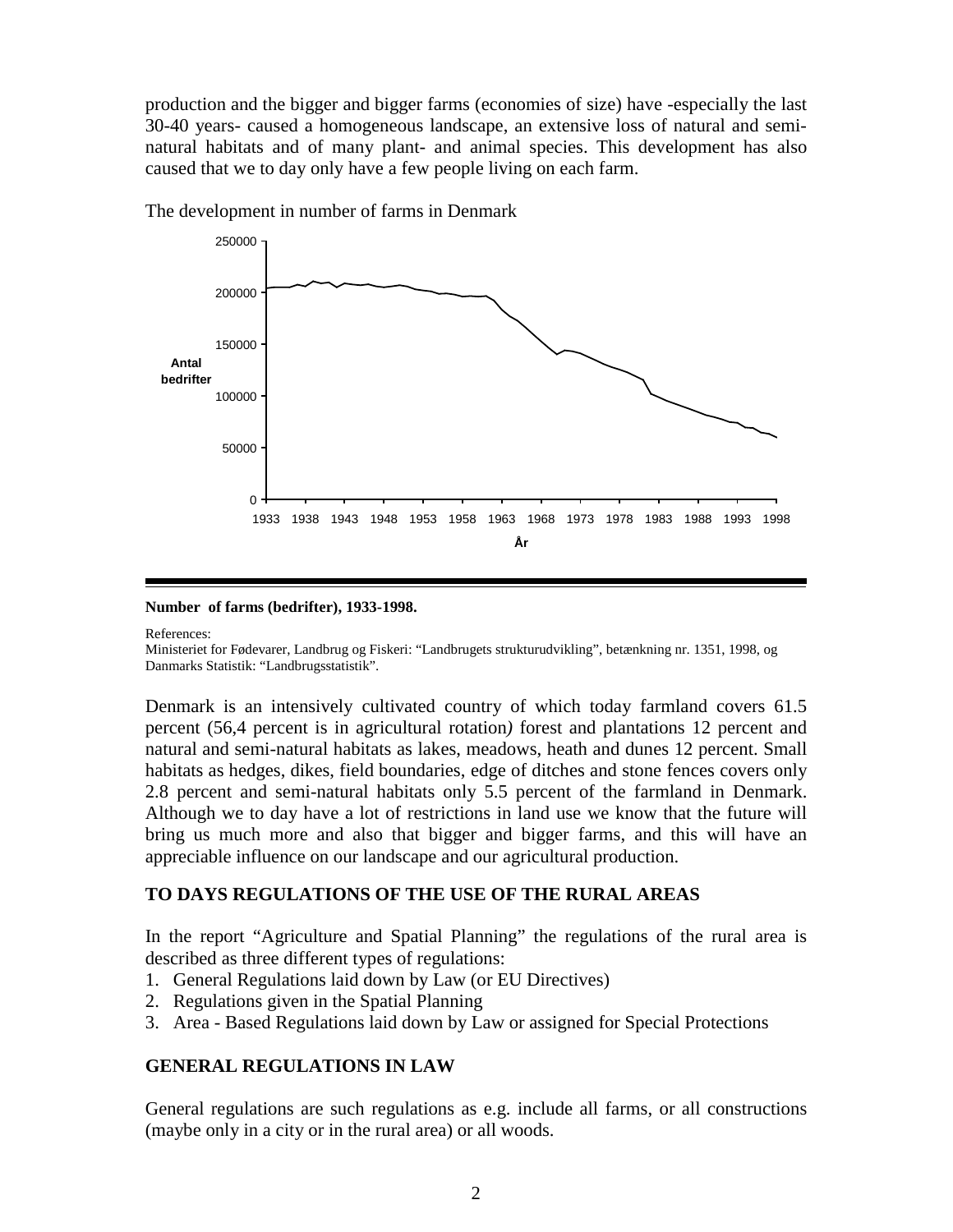### The Planning Act

The Planning Act regulates all uses of the Danish area. The Act has the aim to secure that the planning in Denmark unites all interest of the society and contributes the protection of nature and the environment so that the development of the Danish society can take place in a sustainable way.

The Planning Act divides Denmark into three zones: the Urban Zone, the Rural Zone and the Zone for Holiday Cottages. In the Rural Zone usually (not the very big) constructions for Agriculture, Forestry and Fisheries can be build without special permissions, except constructions for animal production which may harm Environmentally Sensitive Areas (EAS) or areas of Special Scientific Interest (SSSI) or may cause nitrate seepage to the Ground Water.

If an implementation of a project (constructions or a buildings) may cause damage on sensitive areas, SSSI-areas or ground Water, the project must go through a planning process "an Environmentally Feasibility Study" (VVM). The project can only be implemented if the VVM has given the result that the project or maybe the project with some changes would not make any harm to the environment.

### The Protection of Environment Act

The objectives of the act are mainly to prevent and combat pollution of the air, the land and the underground. The Act prescribes that those who runs factories or farms and the like which may pollute have to make different deprecating installations which can ward off the risk.

To protect neighbours to animal-farms against noise and odour from the farm the act contains some conditions for the distance between a stable/container for manure and e.g. a dwelling, a village and a city. Big animal farms shall have a special approval (IPPC) with conditions for running the farm.

To protect land and groundwater has been laid down in the act that a dairy-farm must have (owned or rented) at least 1 hectare for each 2.1 equivalent animal<sup>1</sup> on the farm (for spreading the manure) and pig farm at least 1 hectare for each 1.7 equivalent animal. In the year 2002 the farmers will need more land. To secure that the manure only is spread when the vegetation need manure each animal farm must have containers big enough to keep all the manure from the farm for 9 month.

### The Agricultural Holdings Act

This Act regulates the use of farms and who is allowed to buy a farm. The act has many conditions to be fulfilled by those who acquire a farm. E.g. the acquirer must be at least 18 years old and a citizen of EU. He/she must take permanent residence on the farm, have an agricultural education and manage the farm himself/herself if the farm is bigger than 30 hectares. If the farm consists of more than one holding (1 person and his/her

<sup>&</sup>lt;sup>1</sup> 1 dairy-cow is 1,18 equivalent animal, and 3 sows or 30 slaughter-pigs are 1 equivalent animal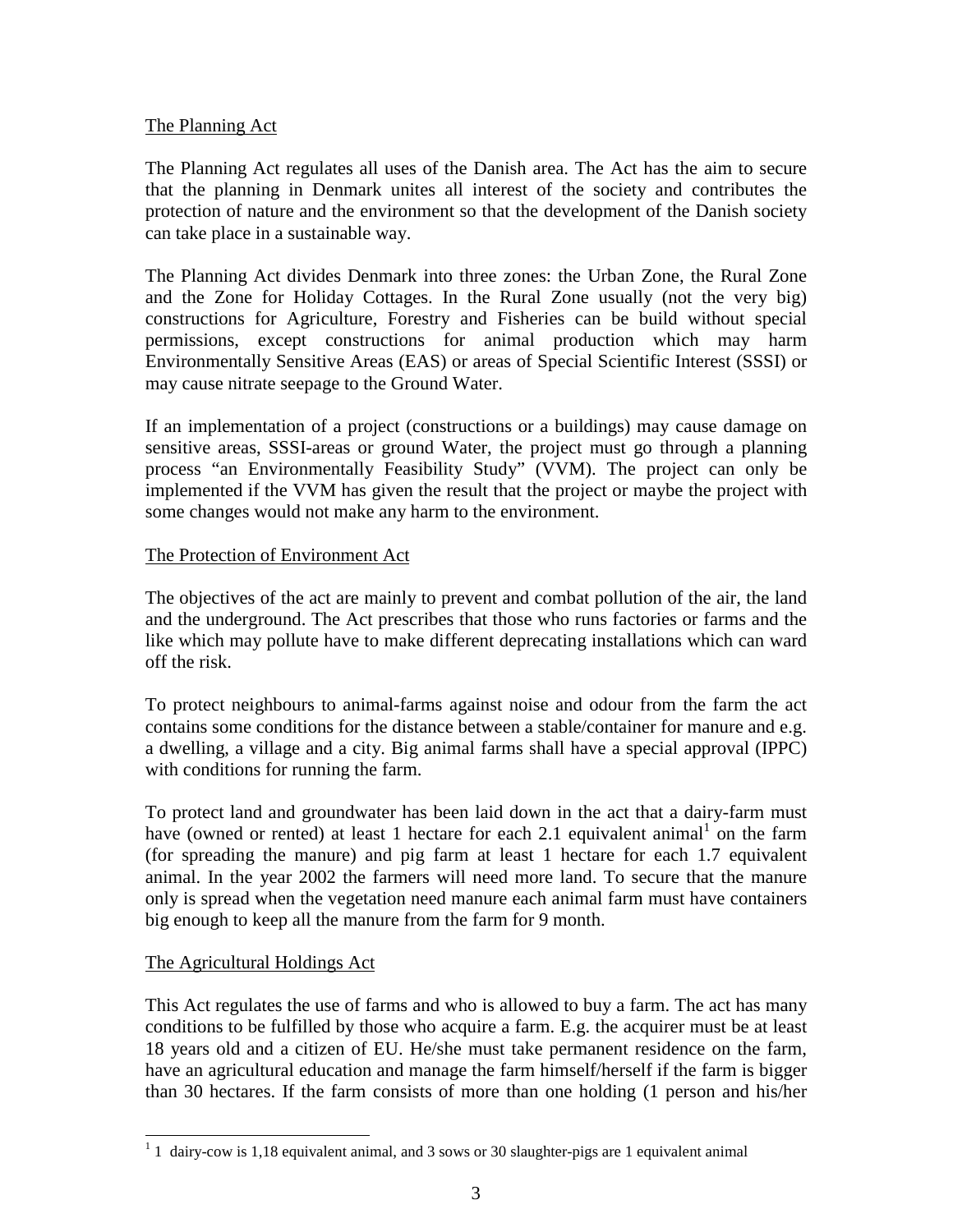nearest family can only together be the owner of 3 holdings) the road distance from the dwelling in which the farmer lives to the other holdings must not exceed 10 kilometres.

The Act also regulates how big a holding must be by amalgamation (125 hectares) how big an area each farmer must manage (375 hectares) and how many animals he/she can have on each holding (depending on the size of the holding) and on his/her farm (750 equivalent animals).

The Act does not regulate which crops the farmer can cultivate.

#### Agricultural use of Fertilizer and Manure and the Cover of Vegetation Act

To minimize the leaching of nitrate from the soil and optimize the benifits of fertilizer and manure the use is regulated (the amount of nitrate the farmer must use depends on what sort of crops he/she grows and in which region his/her fields are situated). And besides other regulations it is also laid down that 65 percent of his/her farmland shall be covered with green plants at wintertime.

Every year in September and Mars the farmer must make a plan showing which crops he will grow in the different fields of the farm (starting in September and ending in March), the use of fertilizer or manure and which fields he/she will set aside. The year after in Mars he/she shall fill out a fertilizer and manure return and send it to The Plant Directorate for control.

#### Protection of Nature Act

The objectives of this Act are mainly

to protect nature, with is stock of wild animals, and plants and their habitats, as well as its scenic, historical, natural Science and educational values,

to improve, restore and create areas of significance for wild animals and plants and for historical interests; and

to provide public access to nature and to improve the opportunities for open-air recreation.

The most important of the regulations in the Act are Area - Based Regulations (see later) but also a great number of general regulations in the Act matters.

According to the Act beaches and other stretches of coast shall be open for passage on foot, occupancy for a short period of time and bathing if there is no residential buildings within a distance of 50 meters. Public owned forests shall be open for passage on foot and bicycle and for occupancy if there is a legal means of access thereto. In privately owned forests, passage on foot shall only be permitted on paths and established roads and bicycle passage only on paths with a consolidated surface and established roads and only from 7 a.m. until sunset and it is prohibited to stay within 150 metres from residential and operations buildings.

Uncultivated areas shall be open for passage on foot and for occupancy (not near to residential buildings) if there is a lawful means to access thereto (for private areas only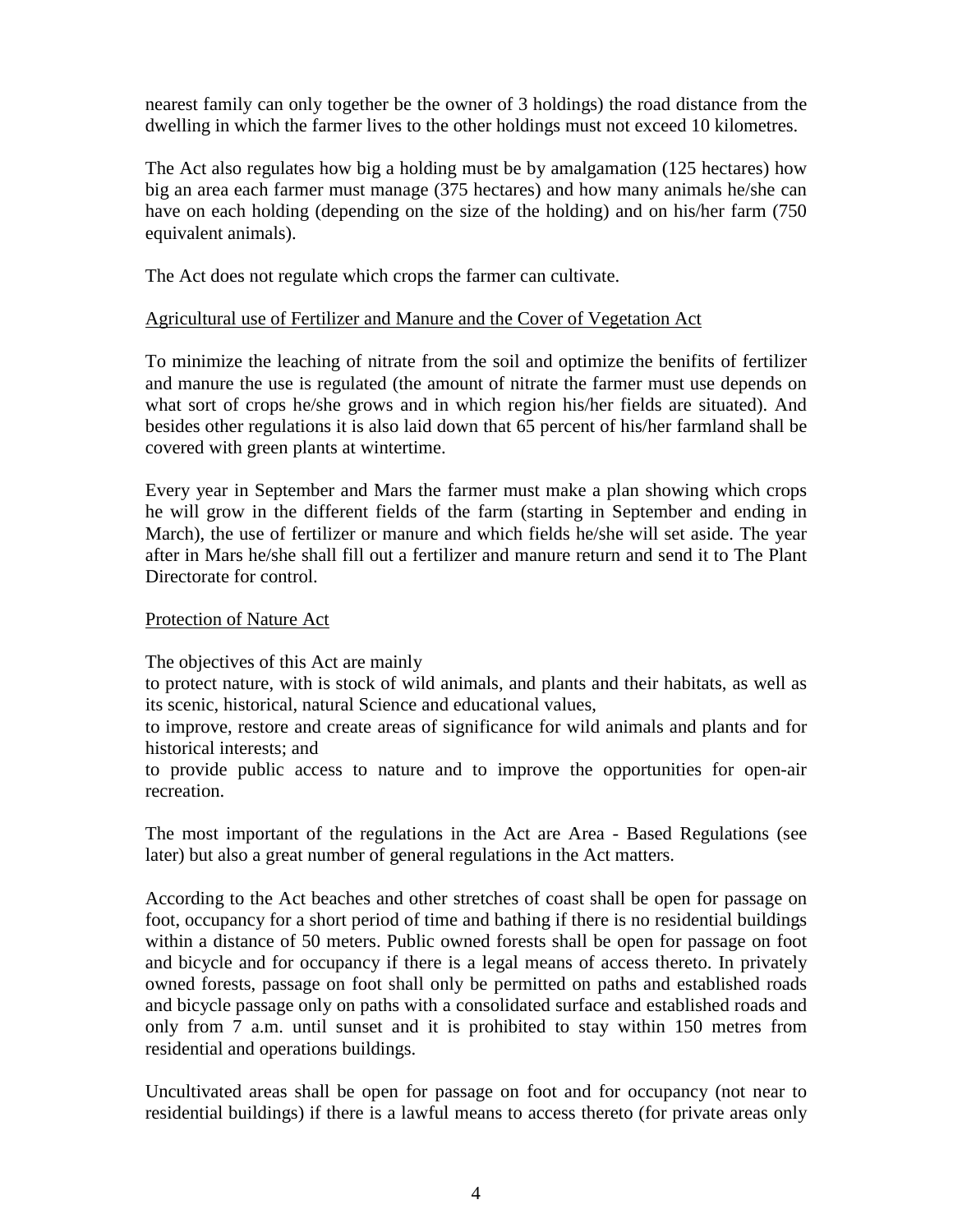between 7 a.m. and sunset). Established roads and paths in the countryside shall be open for foot and bicycle passage.

Restoration and creating areas for animals, plants and landscape take place on areas acquired by the National and Forest Agency. The Agency has a right to use compulsory purchase if it's impossible to buy.

#### Safeguarding of Watercourses

Watercourses and their adjacent areas is regulated in several laws and departmental orders so as the Watercourse Act, the Water Supply Act, the Protection of Environment Act, the Protection of Nature Act and the Ochre Act.

Together these regulations shall e.g. ensure that water from the fields can drain off, that the quality of the watercourses and the lakes (the Water Environment) come up to the aims in the Regional Planning (see later), and that the farmers can get water for watering the crops.

Besides the mentioned acts we have other with only a few regulations.

Among these I will mention the conditions for getting the Hectare subsides. To get the hectare subsides the farmer must make a declaration of the size of his/her fields what sort of crops there are on each field and the size of the set aside area. Mistakes or dishonest in the declaration so as wrong size of a field means loos of subsides. In Denmark the farmers can also loose some of the subsides if he/she has used to much fertiliser (which can be seen in the fertilizer-return) or does not keep the 2 meter protected zone along watercourses and lakes (Cross Compliance)

### **REGULATIONS GIVEN BY SPATIAL PLANNING**

In the rural areas it is mostly the regional planning which has an interest. The County and the Municipal Councils must follow the planning. The landowners are not obligated to follow the planning. However on areas on which "forestation is unwanted" (where it is not allowed to plant wood), areas for creating new Wetlands (where it is not allowed to build) and areas for protecting Drinking- Water (where we soon will get some still unknown restriction in land use) the planning is binding.

In the regional planning you will find which uses the County Councils prefer and wishes on the different areas of the county. When a landowner or others want to get a permission to e.g. build a house or a factory, he or she will not get the permission if the wanted use do not fit into the regional plan.

The regional plans shall have guidelines for

- areas for developing Cities and Summer Cottages,
- location of bigger Public Institutions, Infrastruktur and other Constructions,
- location of Heavily Polluting Industries with special demands for position,
- location and shape of constructions which may damages the environment (VVM-Constructions),
- the entire Structure in Retail Shopping,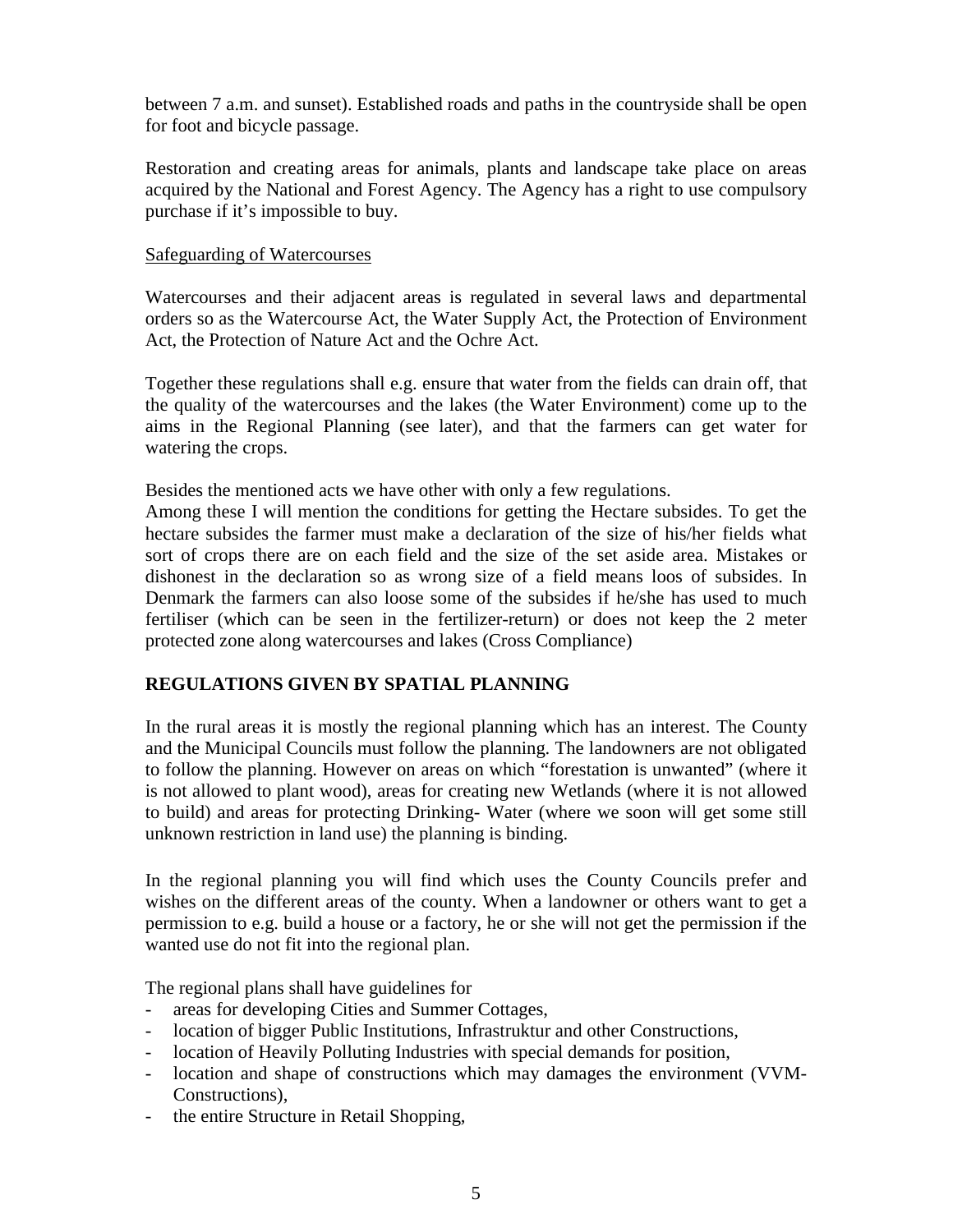- safeguarding the Agricultural Interests, including selection and safeguarding of areas of Special Agricultural Interest,
- location of Areas for Forestation and areas on which Forestation is Unwanted,
- safeguarding what is worthy of preservation and safeguarding the Interests of Nature-Protection in the rural areas, including selection and safeguarding of Natural Areas with Special Nature-Preservation Interest,
- location of areas for creating new wetlands
- location of Areas for Recreation
- use of areas for Exploitation of Raw Materials
- use and safeguarding of the Water Resources
- quality and use of Watercourses, lakes and the Water along the shore
- National Planning implementation

These guidelines are in force when anyone ask for a permission to e.g. build a house, a big stable, make an industrial construction, make use of raw materials and the like.

### **AREA - BASED REGULATIONS LAID DOWN BY LAW OR ASSIGNED FOR SPECIAL PROTECTIONS**

Area based regulations are mostly decided to protect habitats, landscapes with special qualities, Environmentally Sensitive Areas and areas where it's necessary to protect drinking water.

### Habitats protected by Law

After the Protection of Nature Act it is prohibited to alter the state of natural lakes of more than 100 square-meters and of watercourses or parts of watercourses that have been designated as protected watercourses. The prohibition does not apply, however to any normal maintenance of the activity in the watercourse.

It is also prohibited to alter the state of heats, bogs, marshes, moors and the like, salt marches, swamps and coastal meadows, humid permanent grasslands and uncultivated, dry meadows, when such habitat types total more than 2.500 square-meters either separately, jointly and in connection with a protected lake or watercourse.

The prohibition is against e.g. to drain, to cultivate. Use of fertilizer is also prohibited unless the area has been fertilized before the protection was decided. If so you can use fertilizer as it was used before the decision.

The protected habitats is registered on maps but as the Nature is changing so an area that to day is a meadow (without grassing) to morrow will be an area with shrub are the maps only attended as a guide. If there are any differences between the map and the reality it is the reality which counts. The maps are only made as a tool for the administration.

It is also prohibited to alter the state of walls of stone, earth and the like and to alter the state of ancient monuments. Parcelling out, land registration and transfer of ownership of land whereby new boundaries are established through ancient monuments is also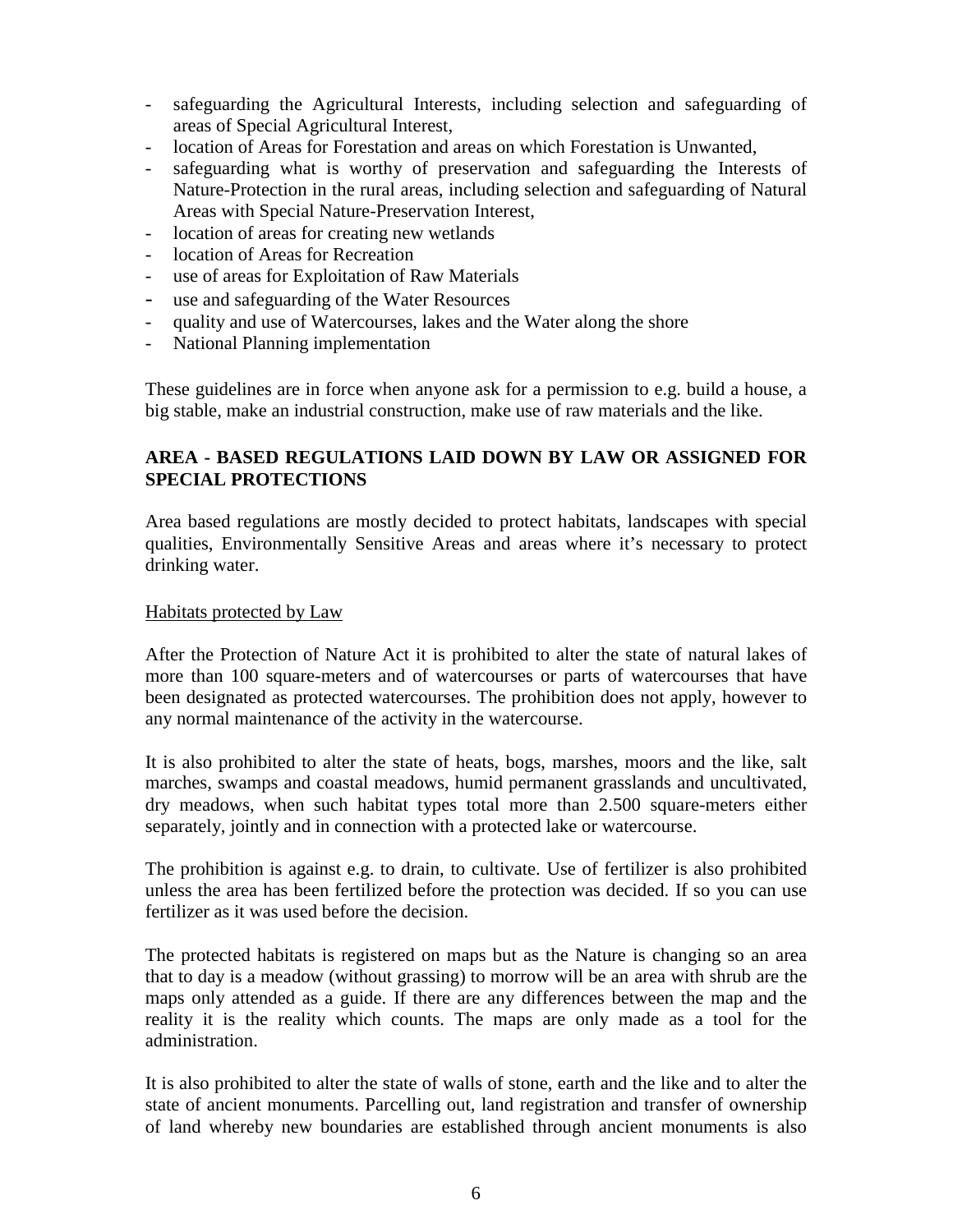prohibited and so are soil treatment, the application of fertilizer and planting on the monuments and within 2 meters from them.

After the regulations in the Watercourses Act it is prohibited to cultivate the field and so is soil treatment, planting, regulating of the conditions of the ground, fencing and building within 2 meters from some of the watercourses and lakes.

### Protecting Lines

Within 100 metres<sup>2</sup> of the beginning of continuous land vegetation is it prohibited to alter the state of beaches and other stretches of coast. It is also prohibited to erect fences and to place caravans and the like on such areas. And as for old monuments also here parcelling out, land registration and transfer of ownership of land whereby new boundaries will be established, is prohibited.

It is prohibited to place buildings, caravans and the like within 150 metres from lakes (with a surface area of at least 3 hectares) and from some watercourses and within 300 metres from forests. In the protected area along lakes and watercourses it is also prohibited to plant or alter the surface of the ground.

Within 100 metres from ancient monuments it is prohibited to change the state of the area, to erect fences and to place caravans and the like. It is also prohibited to erect buildings more than 8.5 metres tall within 300 metres from a church, unless the church is surrounded by urban settlement in the entire protection zone.

### Nature Conservation

The Nature Conservation Board may adopt conservation orders on land areas and bodies of fresh waters mainly with compensation to the landowner. Such areas covers today about 4 percent of the rural areas. For each area is decided what shall be protected and what is allowed to the owner and what isn't.

Also the dune areas is under conservation. It is prohibited to alter the state of dune conservation areas, Such areas shall not be fenced and grassing is not allowed. It is also prohibited to place caravans and the like in such areas. Parcelling out, land registration and transfer of ownership of land whereby new boundaries are established are prohibited.

### International appointed safeguarding

In Denmark we have acceded to the Ramsar-convention and have selected 27 areas (both on water and land) as Ramsar–protected. We have also implemented the EF Bird Directive and the EF Habitat Directive. All these areas are shown on the maps of the Regional Planning and the reason for selection of the areas is described for administration of the necessary regulations.

 2 300 metres at some coasts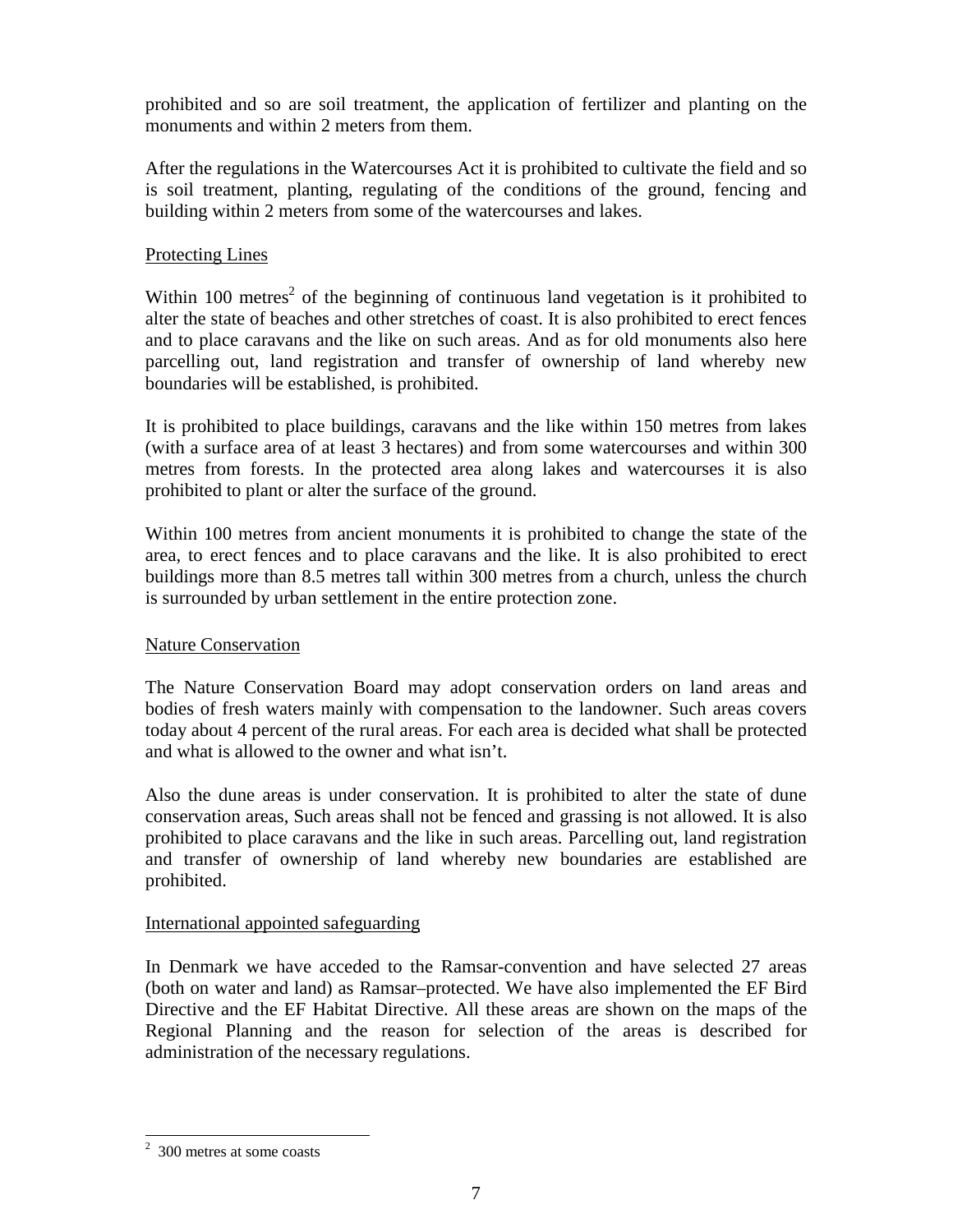We have also established areas for the wild animals free of hunting and other disturbances but no National Parks.

### Protecting of Drinking Water

Areas under which drinking water for to day and for the future will be formed is marked on the maps of the Regional planning and on the next generation of plans it will appear which of these areas it will be necessary to protect specially and from what (nitrate, pesticides). After the publication of the Regional plans the extent of protection shall be decided and also which instruments we shall use.

#### Areas where it's possible to get subsidies

The common policy in EU is using subsidies to get an influence on the development. Taking about the rural areas and Area-based regulations the most important is subsidies for forestation and subsidies for environmentally friendly agriculture in Environmentally Sensitive Areas (EAS), and among these the subsidies for 20-years set aside.

Round areas where we have created new wetlands it is necessary for getting the optimum of nitrate-removal that the farmers enter into a contract on environmentally friendly agriculture. To ensure that we get the best possible result we use land consolidation. In that way those farmers who have a need for land on grounds of the size of their livestock get normal areas while farmers with other interests can get the EAS-areas with possibility to get subsidies.

### **Information and Control**

Although we have a lot of regulations in the rural area it is still possible to do something on your land without a permission e.g. to cultivate the land (maybe only in a special way) and build small production buildings for agriculture, forestry and fishing not houses for living (normally). If someone had build a house (or other construction) without the necessary permissions from the Municipality-Council or the County-Council he/she can be forced to take it away again if it is not possible to get a following permission.

Is it easy to control that people do not make constructions without permissions? Because of the small size of the country and the many roads it is normally easy to se what has been build but we also now and then take an air-photo and compares it with earlier photos and the given permissions.

Control of the fulfilling of the conditions for hectare-subsidies is to day done mainly by comparing of the size of the fields given by the landowners in his/her application with the size on maps made of air-photos. Every year some of the receivers of hectaresubsidies are controlled by measuring their fields and controlling their crops and set aside. At the same time we also can control their livestock and their use of manure and fertilizer.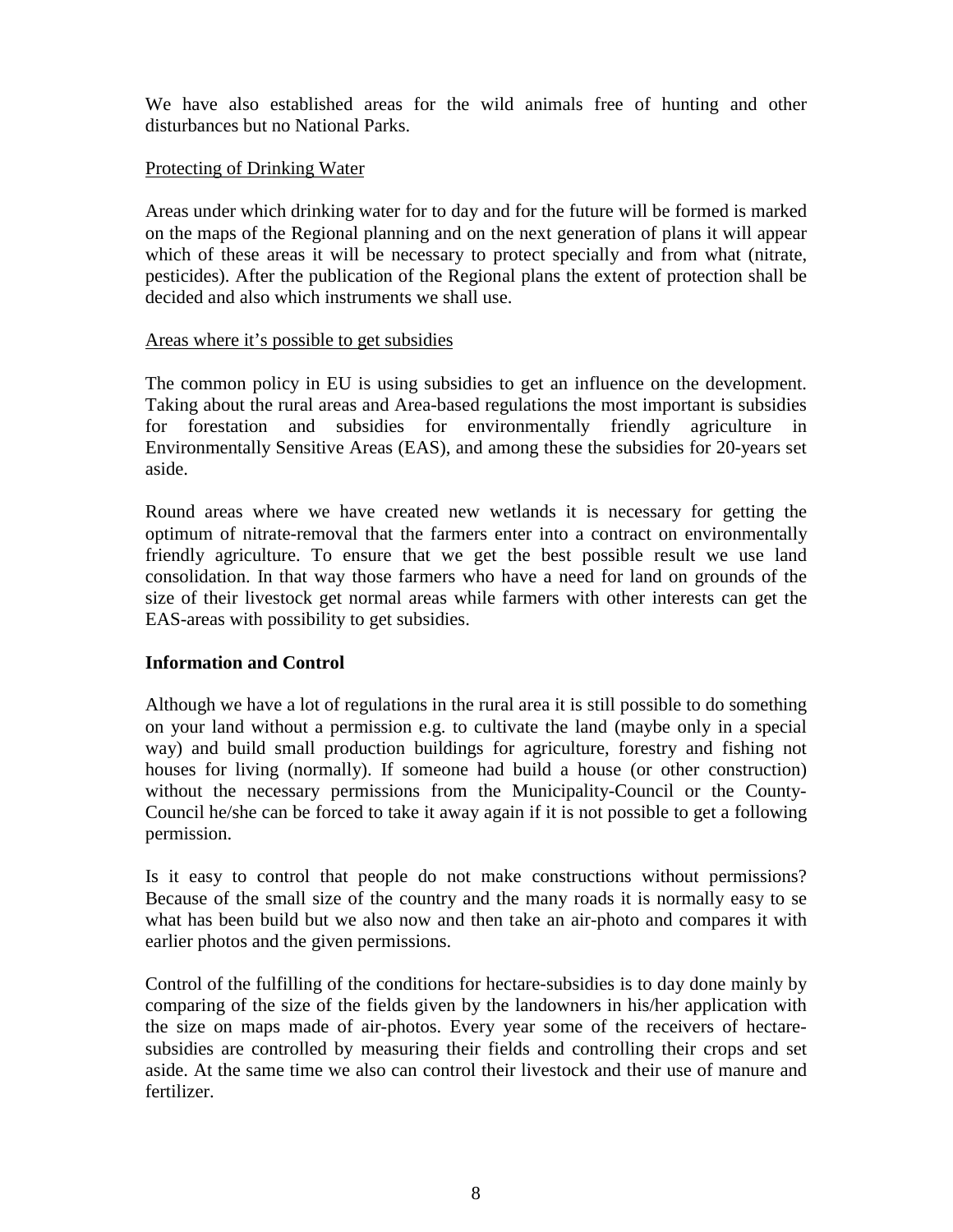The information about the livestock, the fields and much more is feed into a computer so that the information can be used of the local authorities and also the local commissions for agricultural development which administrate the Agricultural Holdings Act.

Of course it is necessary that the authorities can control the landowners but it is in many ways more necessary that the landowners know what restrictions there are on their land. Until a few years ago it was only the authorities that knew anything of this. A landowner could of course go to the county administration and get the information but only a few did. After a long period of discussions it was about 3½ years ago decided that the County administration within two years should inform every landowner in the rural area of the position of all protected area on his/her land and which consequences these regulations had. The information should be given by sending a letter to the landowners. But before the end of the two years the decision was changed. In the meantime so many had got the possibilities to get to the Internet that the information instead of being send by post was laid on the homepages of the 14 Counties. To day no landowner can excuse his mistakes with ignorance of the position and consequences of the protected areas on his/her land.

### **CONCLUDING REMARKS**

All this regulations will in my opinion not be enough in the future. The farmers who is the section of the Danish population which owns the biggest part of the rural area have need for more land to spread the manure from the intensive animal-farms especially when the conditions for spreading the manure is tightened in 2002.

At the same time some of the other part of the population declare that the farmers can not control the rural areas as these areas belongs to the society so that those who not owns any land also shall have some users rights. The model is maybe the Swedish "all men's right" but it is not easy to have such rights in an intensively used landscape.

To try to make some solution we have formed some Task Forces and committees which each of them will give our "Folketing" (Parliament) some ideas of how to regulate the rural area of Denmark in the future.

### **REFERENCES**

Agriculture and Planning (Landbruget i Planlægningen) The Directorate for Agriculture and Fisheries, 1996

Home pages of some Counties, 2001

Minutes from the  $4<sup>th</sup>$  meeting in the Wilhelm Committee, 2001

National Strategy for a Sustainable Development, Agriculture, Fisheries and safety of Foods, Ministry of Food, Agriculture and Fisheries as on part of a coming governmental report, 2001

Papers to the  $5<sup>th</sup>$  meeting in the Wilhelm Commitee , 2001

Papers from the Task Force on information of landowners, 1997-1998 Several Danish Acts.